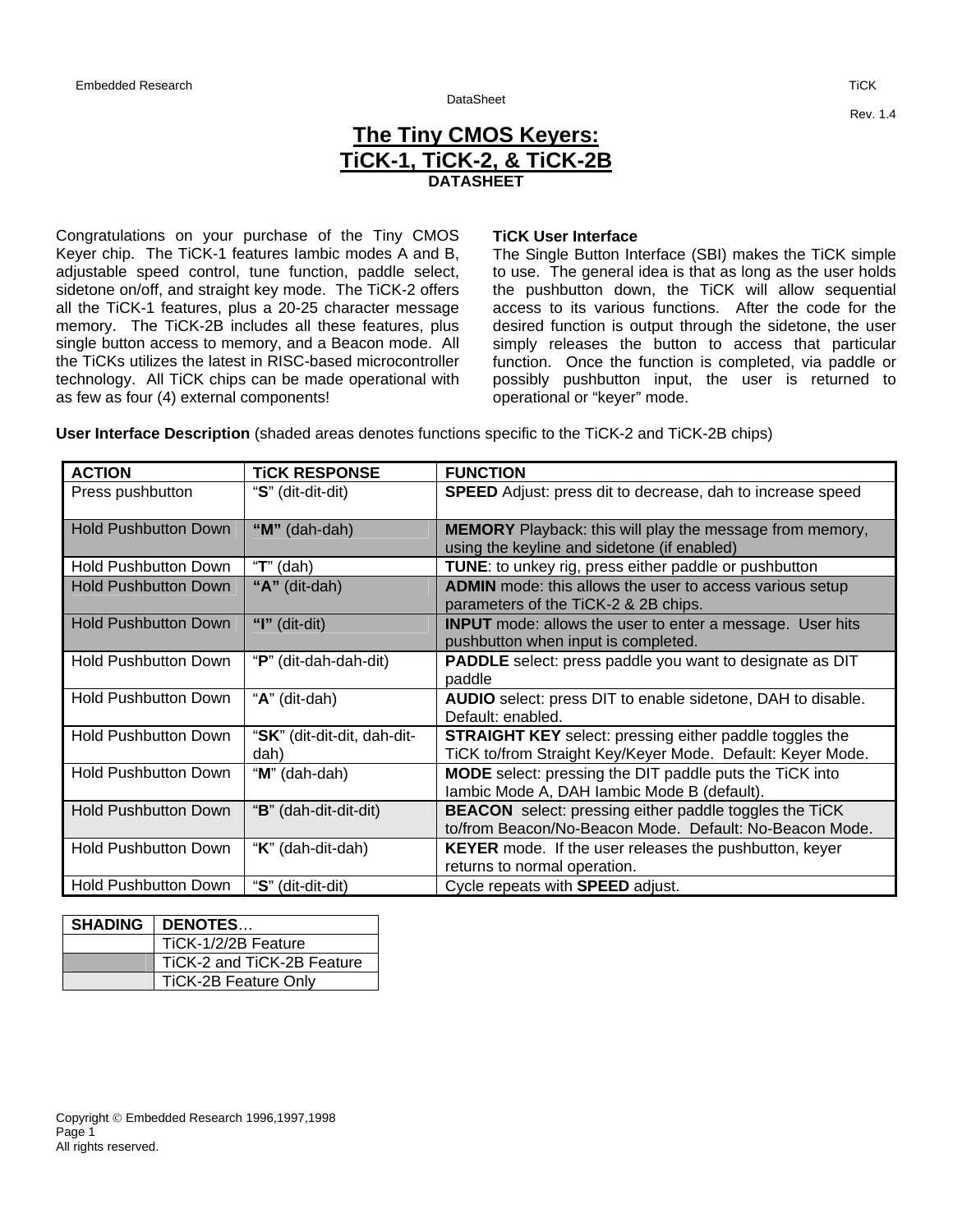- **Functions**: Functions above which are shaded are only available with the TiCK-2/2B chips. If the user holds the pushbutton down continuously, the keyer will rotate through the functions listed. If the user releases the pushbutton after entering ADMIN mode, then pushing the button will allow access to the ADMIN functions: memory input, paddle select, audio select, straight key mode, and mode select. Completing any function within ADMIN mode returns the user to normal KEYER mode.
- **Speed adjust**: speed adjust continues as long as paddle is pressed; when paddle is released, speed is set at that point. Once the initial paddle is pressed, pressing the opposite paddle will cause the speed change to occur more quickly.
- **Memory Message** the TiCK-2 & 2B support a 20-25 character message memory. In input mode, the these TiCKs starts consuming memory with the first element entered. Memory consumption ceases when either the user has pressed the pushbutton, or memory is totally consumed.
- **Message Playback**: this allows the playback of a message previously input to memory. If either paddle is hit during the playback, the message playback will be terminated. **IMPORTANT**: *On the TiCK-2B, a momentary button press will send the memory message. The TiCK-2B never sounds an "M" in code to the user.*
- **Straight Key Mode:** in order for straight key mode to function with a straight key, a mono (two wire) jack needs to be wired in parallel with the stereo (3 wire) paddle input jack. It is vital that one wire from the mono jack go to the ground jack on the paddle input; the other wire will work with either the dit or dah input.
- **Keyer Parameters**: the TiCK uses its own internal Random Access Memory (RAM) to store its operating parameters such as speed, dit/dah paddles, Iambic mode, memory, etc. When power to the TiCK is cycled, the values in RAM are lost and upon powerup the TiCK uses its default values.
- **Audio Sidetone** if you elect to use a piezo audio device with the sidetone, it is to your benefit to power the TiCK-1 with as close to 5V DC as possible, in order to obtain the highest volume. Attach one piezo lead to PIN 3, the other to GROUND.
- **Beacon Mode** the TiCK-2B can be put into Beacon mode. In this mode, when the memory message is played, it will play and repeat until one of the paddles is hit.
- **Pushbutton** it is important that a Normally Open (NO) switch be used for input on PIN 4.
- **Current Usage** the TiCK, when not receiving input from the pushbutton or paddle inputs, will immediately go into "sleep" mode. In this state, the device draws about one microamp of current.

A schematic has also been supplied with this data sheet. It demonstrates an example circuit which we have built and tested. You may find the information helpful in building up the TiCK into a working circuit. The TiCK PC board supports this schematic. Please note that the voltage divider and capacitors on PIN 3 (Audio) may vary depending on the rig you're interfacing to.

It is our sincere wish that you find the TiCK to be a great keyer in a small package. If you embed the TiCK into your favorite rig, let us know! We will compile a list of modifications, and of course give you credit for your contribution.

In addition to offering the TiCK chips, we also offer full TiCK kits which include all board mounted parts, keyline and paddle jacks, piezo audio transducer, pushbutton, and PC board.

We're happy to provide you with products utilizing the latest in microcontroller technology for your Amateur Radio station. If you have any comments or ideas for current or future products, please contact us! We welcome you to visit our webpage to view our variety of accessories for your amateur radio needs.

Embedded Research PO Box 92492 Rochester, NY 14692

embres@frontiernet.net http://www.frontiernet.net/~embres Rev. 1.4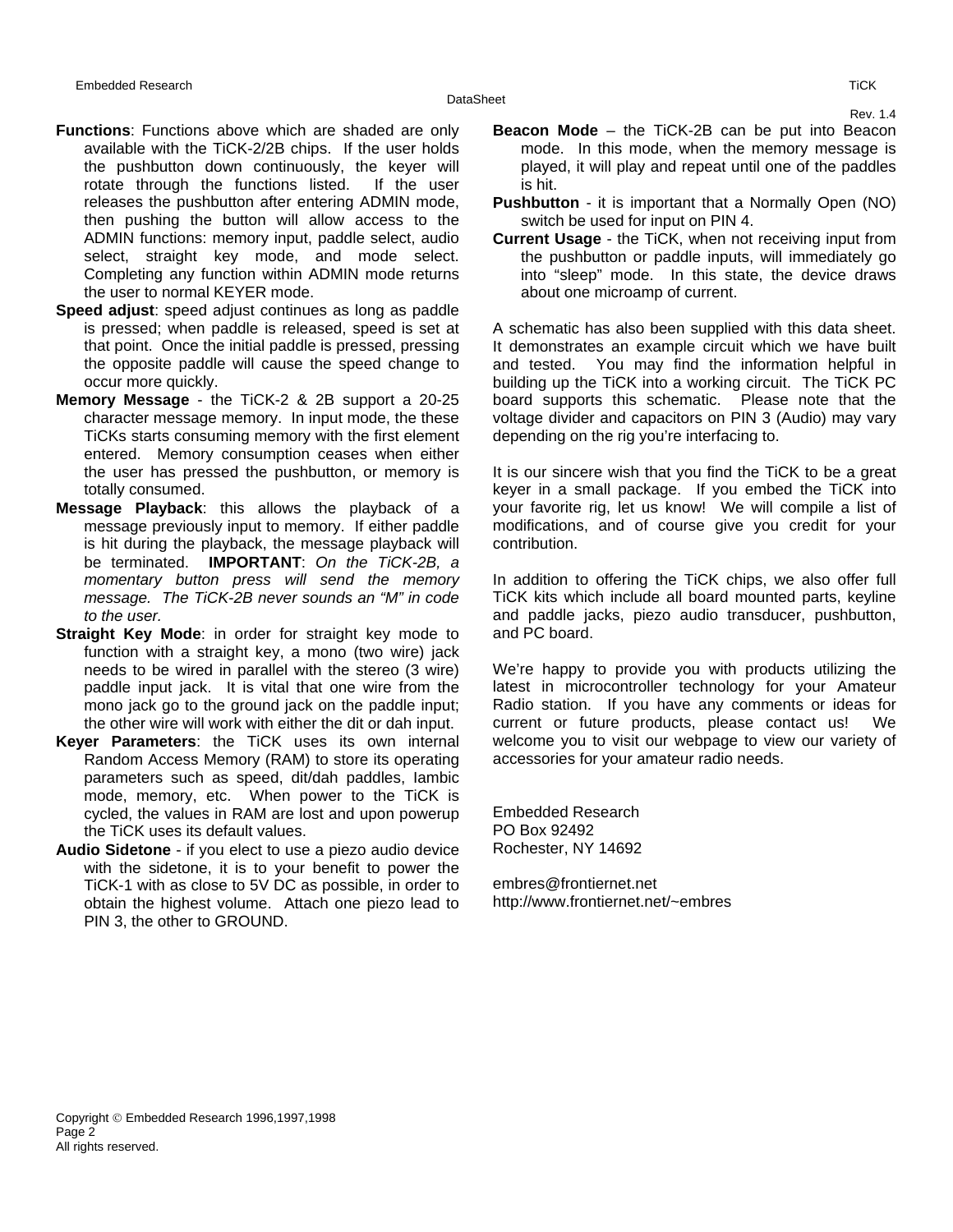